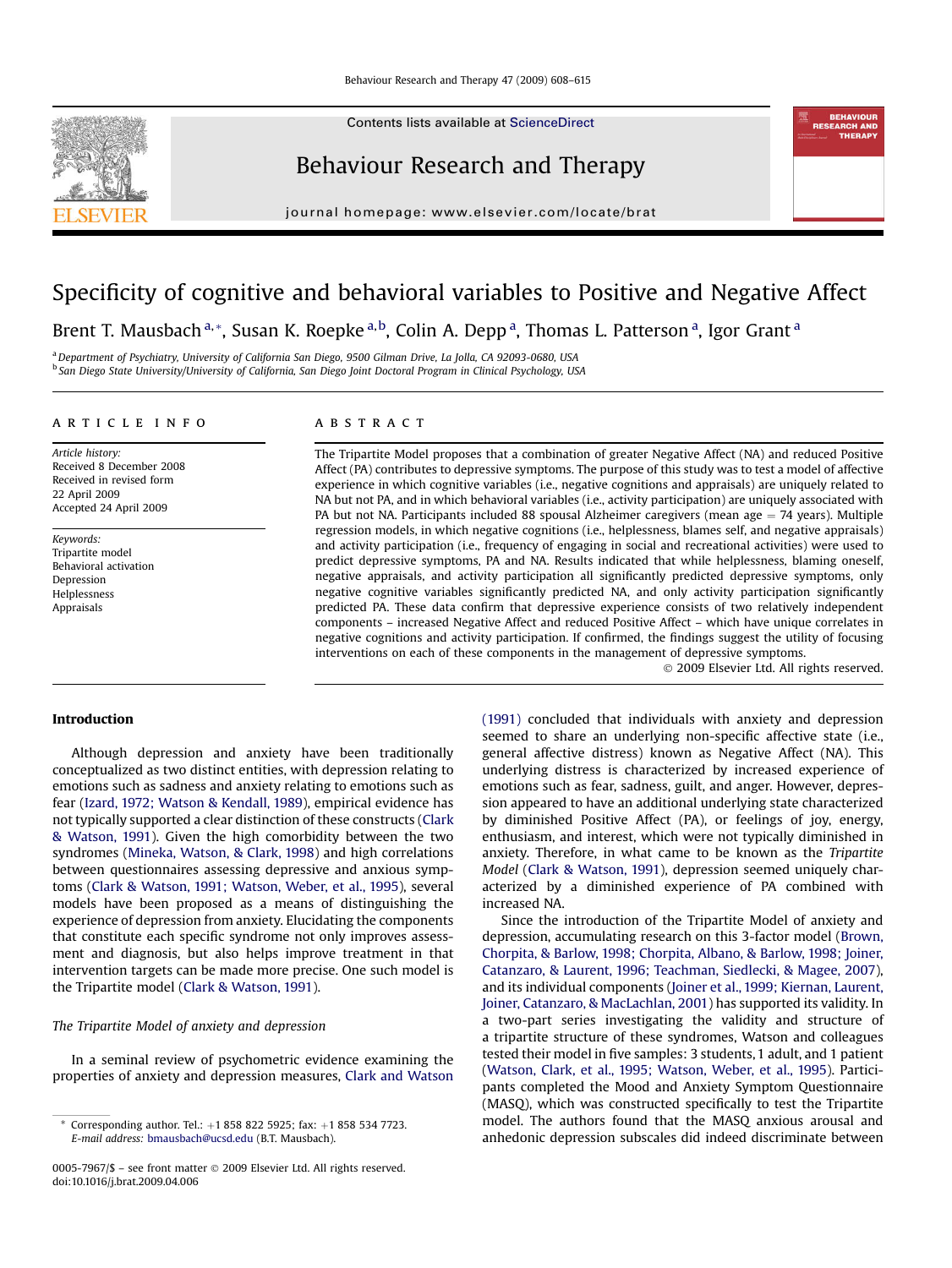anxiety and depression and demonstrated excellent convergent validity ([Watson, Weber, et al., 1995](#page--1-0)). Furthermore, a 3-factor structure of the MASQ (General Distress, Anhedonia vs. Positive Affect, and Somatic Anxiety) emerged in each of the 5 samples, consistent with the Tripartite Model ([Watson, Clark, et al., 1995](#page--1-0)).

Additionally [Teachman et al. \(2007\)](#page--1-0) and colleagues examined the structural invariance of the Tripartite Model in young, middleaged, and older adults and found that the 3-factor (Tripartite) model best fit each age group, compared to 1- and 2-factor models tested. Evidence also generally supports the tripartite model in culturally diverse populations in children [\(Kiernan et al., 2001;](#page--1-0) [Yang, Hong, Joung, & Kim, 2006\)](#page--1-0) and adults ([Philipp, Washington,](#page--1-0) [Raouf, & Norton, in press\)](#page--1-0). Although minor discrepancies to the model may include differences in emotional expression across cultures, lack of cross-culturally validated measurement tools, and varying measurement and data analytic techniques ([Burns &](#page--1-0) [Eidelson, 1998](#page--1-0)), the overall pattern of data to date suggests that the central principles of the model are consistent across several populations.

#### Unique correlates of Positive and Negative Affect

In 1988, Watson proposed that a unique set of patterns could be observed between certain constructs and the two primary domains of depressive symptoms, that is, Positive (PA) and Negative Affect (NA). Specifically, Watson proposed that health complaints and perceived stress would be related to intraindividual changes in state NA and unrelated to state PA, and that daily social activity and physical exercise would be related to intraindividual fluctuations in state PA, but not to state NA. Moreover, previous work has supported similar hypotheses in between-subjects analyses [\(Watson &](#page--1-0) [Pennebaker, 1989](#page--1-0)), and therefore, this study aimed to replicate those findings in their sample. While the individual findings were not overwhelming, the resulting pattern that emerged was that PA was more strongly related to social activity and exercise, while NA was more strongly related to perceived stress. These results suggested that certain endogenous and exogenous factors may be uniquely associated with PA and NA. Indeed, Mausbach and colleagues found that intraindividual fluctuations in social and recreational activity were significantly correlated with fluctuations in PA but not NA ([Mausbach, Coon, Patterson, & Grant, 2008\)](#page--1-0). Given the unique importance of PA and NA to the experience of depression, demonstrating unique correlations with PA and NA has theoretical and clinical implications because it may suggest that certain targets of psychotherapy might differentially influence depressive symptoms via their relations to its two components (i.e., PA and NA). Further, it raises the question of whether greatest influence on depressive symptoms is achieved via targeting both the PA and NA domains, as opposed to simply targeting one domain.

#### Cognitive–Behavior Therapy and Positive and Negative Affectivity

Cognitive–Behavior Therapy (CBT) for depression, which combines both cognitive and behavioral intervention techniques, has received a great deal of attention as an empirically supported treatment for depression. Several meta-analytic reviews have supported the efficacy of CBT interventions in the reduction of depressive symptoms in several populations such as children and adolescents ([Lewinsohn & Clarke, 1999](#page--1-0)), older adults [\(Pinquart,](#page--1-0) [Duberstein, & Lyness, 2007\)](#page--1-0), and depressed inpatients [\(Stuart &](#page--1-0) [Bowers, 1995](#page--1-0)). Many of these studies have found large effect sizes. Notably, it has been shown that patients receiving telephoneadministered CBT demonstrated a greater reduction in depression and a greater increase in PA compared to those receiving a telephone-administered supportive emotion focused therapy ([Mohr et al., 2005\)](#page--1-0).

CBT's unique integration of both cognitive and behavioral techniques may constitute a comprehensive treatment that may differentially operate to reduce NA and increase PA. A compelling 2007 study by Kring and colleagues [\(Kring, Persons, & Thomas,](#page--1-0) [2007\)](#page--1-0) examined change in PA and NA via administration of a CBT intervention to patients diagnosed with a mood and/or anxiety disorder. Results indicated that while depressive symptoms decreased during treatment, change was most notable in NA but not PA. Indeed, PA only increased during treatment for those who demonstrated significant and enduring (without depression for over 20 weeks) decreases in depression. A revealing conclusion by the authors was that PA was not a central focus of treatment. That is, the therapy was heavily influenced by the cognitive theory of Aaron Beck ([Beck, Rush, Shaw, & Emery, 1979](#page--1-0)) and less focused on behavioral theories of increasing pleasure or engagement in social and recreational activities [\(Lewinsohn & Graf, 1973; Lewinsohn &](#page--1-0) [Libet, 1972\)](#page--1-0).

These findings appear to suggest a unique pattern of correlations between behavioral constructs and PA on the one hand, and between cognitive constructs and NA on the other. Specifically, examining the findings of [Watson \(1988\),](#page--1-0) we see that that behavioral constructs (e.g., social activity, exercise) may be more strongly related to PA [\(Watson, 1988](#page--1-0)). The findings of [Kring et al. \(2007\)](#page--1-0) suggest that cognitive factors may more strongly relate to NA.

Despite these interesting findings, little research has examined the unique relations of the cognitive and behavioral components of CBT with PA and NA. However, [Jacobson et al. \(1996\)](#page--1-0) have conducted one of the most detailed analyses of the individual components of CBT for depression. In their study, they enrolled depressed patients to receive a purely behavioral therapy (i.e., behavioral activation), a therapy focusing on both behavioral activation and negative cognitions (i.e., automatic thoughts), or pure Cognitive Therapy for depression, which included components of the previous 2 treatments but also examined core schemas. Interestingly, all three therapies significantly reduced symptoms of depression, but none was more effective than the others. The authors conclude that if these findings are true, they raise questions about the conditions for change in cognitive therapy and the potential need to revise cognitive theory and cognitive therapy.

#### Current study

This study had several aims based on findings in the extant literature. Our first aim was to establish the validity of the Tripartite Model of depression within a sample of Alzheimer's caregivers. Family caregivers to patients diagnosed with Alzheimer's disease are known to experience substantial psychological morbidity, including depressive symptoms [\(Cohen et al., 1990; Ory, Hoffman,](#page--1-0) [Yee, Tennstedt, & Schulz, 1999; Schulz, O'Brien, Bookwala, &](#page--1-0) [Fleissner, 1995](#page--1-0)). Indeed, caregivers are estimated to be at twice the risk for depression compared to non-caregiving older adults ([Baumgarten et al., 1992](#page--1-0)). Therefore, Alzheimer's caregivers provide an excellent sample for examining variation in not only depressive symptoms, but also in affective experience (e.g., PA and NA). Indeed, during the course of providing care, caregivers adjust their own engagement in activities in response to providing greater care for their loved ones [\(Mausbach, Patterson, & Grant, 2008\)](#page--1-0). Various caregiving demands, such as problem behaviors of the Alzheimer's patient that are often unpredictable, can lead to variability in NA ([Mausbach, Coon, et al., 2008](#page--1-0)). Therefore, caregivers might be considered an ideal population for testing our first aim, for which we hypothesized that both Positive and Negative Affect will be significantly associated with depressive symptoms.